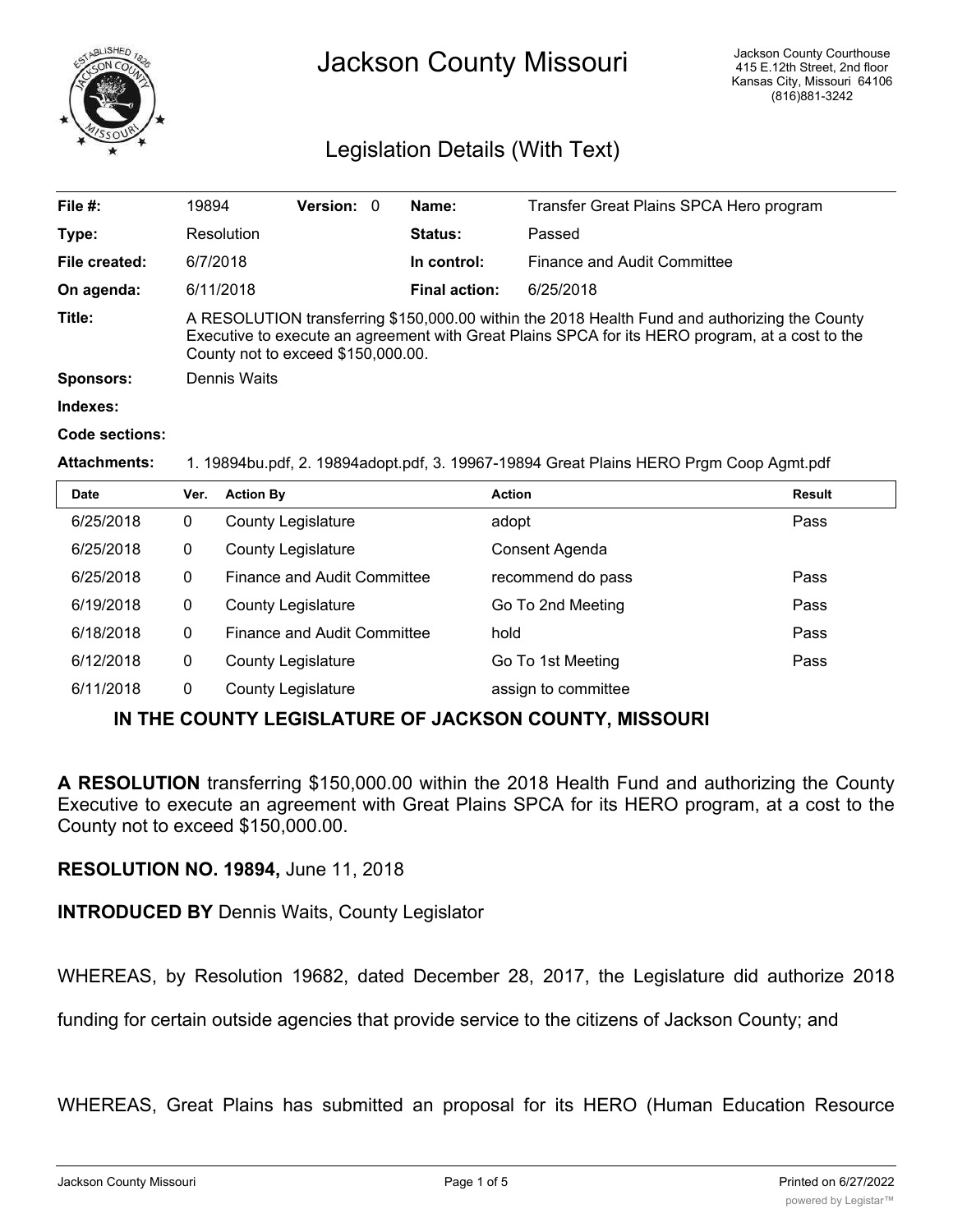Outreach) program, and requested additional funding in the amount of \$150,000.00 for this program; and,

WHEREAS, by Ordinance 5062, dated December 6, 2017, the Legislature did establish certain Reserve Accounts for certain budget lines within the 2018 County budget; and,

WHEREAS, certain funds appropriated in such a Reserve Account within the 2018 Health Fund are needed for Great Plains SPCA's HERO program; and,

WHEREAS, the Legislature recognizes that funds identified as Reserve Funds in the adopted 2018 budget within the Health Fund are required to be designated for use by the Department of Finance and Purchasing for the HERO program; and,

WHEREAS, the Legislature Auditor recommends the transfer; and,

WHEREAS the County Legislature agrees that funds described in this Resolution should be made available for such use by posting to a certain budget line item in Health Fund budget or otherwise for calendar year 2018 by the County's Finance and Purchasing Department; now therefore,

BE IT RESOLVED by the County Legislature of Jackson County, Missouri, that the following transfer or equivalent documentation/identification, to accomplish posting of the funds in the Jackson County Budget management system so that the funds are available for immediate use and expenditure within the 2018 Budget, be and hereby is authorized:

### **DEPARTMENT/DIVISION CHARACTER/DESCRIPTION FROM TO**

Health Fund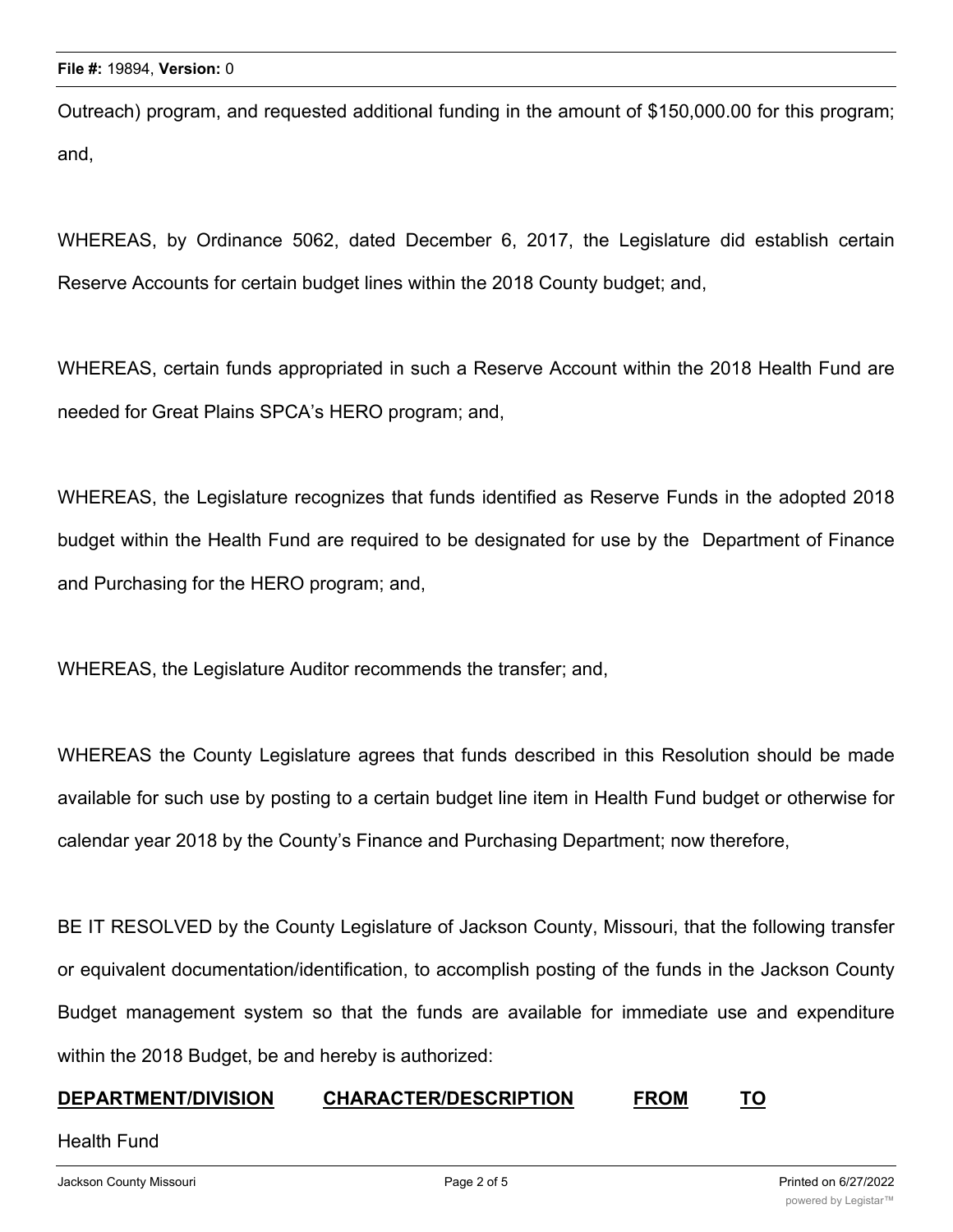| Reserve<br>002-8006                  | 56835 - Reserve Operating     | \$150,000 |
|--------------------------------------|-------------------------------|-----------|
| <b>Great Plains SPCA</b><br>002-7761 | 56789- Outside Agency Funding | \$150,000 |

and,

BE IT FURTHER RESOLVED that the County Executive be and hereby is authorized to execute an agreement with Great Plains SPCA for its HERO program, at a cost to the County not to exceed \$150,000.00, in a form to be approved by the County Counselor; and

BE IT FURTHER RESOLVED, that the Department of Finance and Purchasing be and hereby is authorized to make all payments, including final payment on the contract.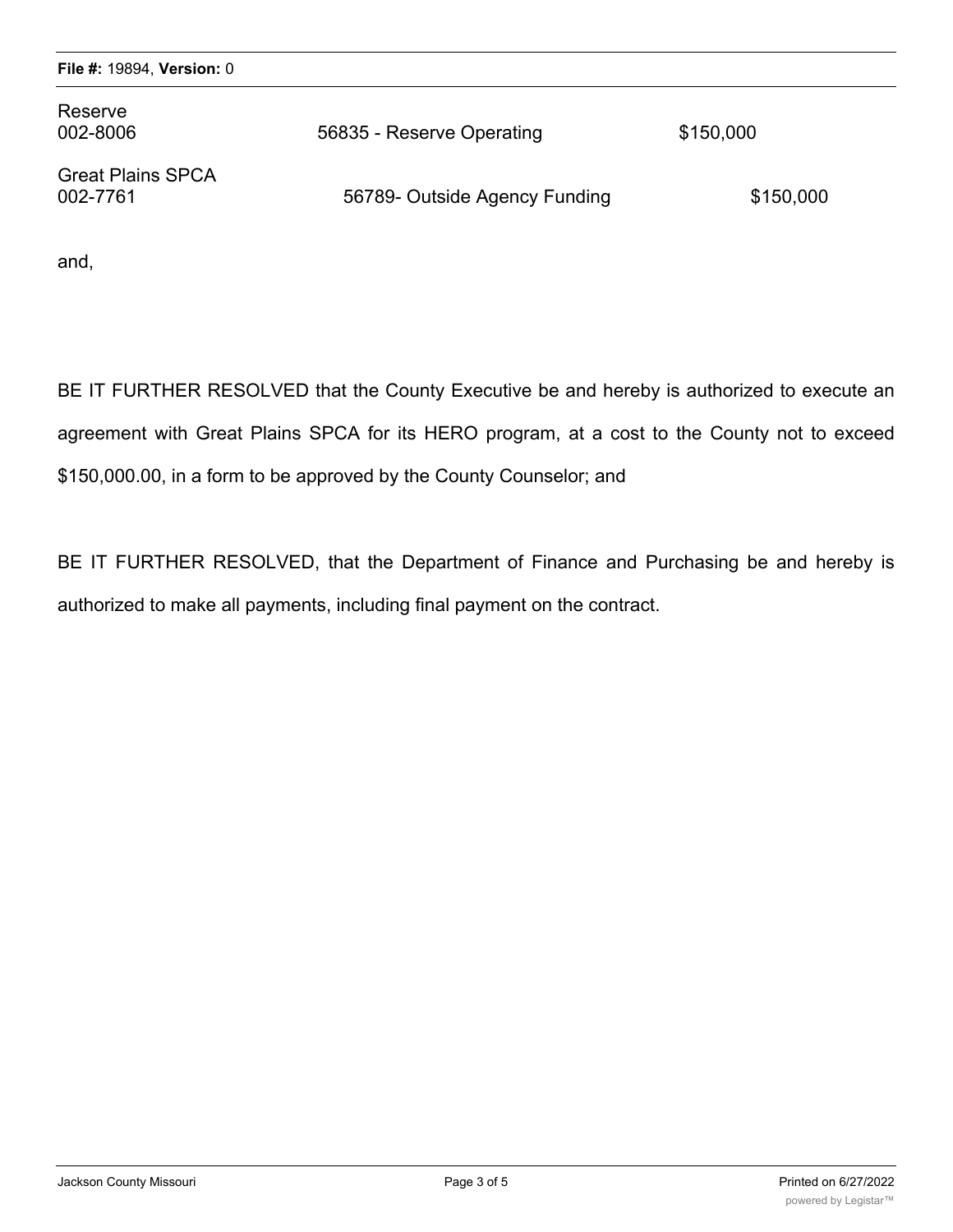Effective Date: This Resolution shall be effective immediately upon its passage by a majority of the Legislature.

APPROVED AS TO FORM:

Chief Deputy County Counselor County Counselor

Certificate of Passage

I hereby certify that the attached resolution, Resolution No. 19894 of June 11, 2018, was duly passed on June 25, 2018 by the Jackson County Legislature. The votes thereon were as follows:

 $\mathcal{L}_\text{max}$  , and the contribution of the contribution of the contribution of the contribution of the contribution of the contribution of the contribution of the contribution of the contribution of the contribution of t

|      | Yeas<br>9                    | <b>Nays</b>           |    |        |
|------|------------------------------|-----------------------|----|--------|
|      | Abstaining<br>$\overline{0}$ | Absent<br>$\mathbf 0$ |    |        |
| Date |                              | Mary                  | Jo | Spino, |
|      |                              | Clerk of Legislature  |    |        |

Funds sufficient for the above-described transfer or equivalent documentation and/or identification to accomplish posting of the funds in the Jackson County Budget management system so that the funds are available for immediate use and expenditure are available in the source indicated below.

| 8006 56835<br>002.       |
|--------------------------|
| <b>Health Fund</b>       |
| Reserve                  |
| <b>Reserve Operating</b> |
| \$150,000.00             |
|                          |